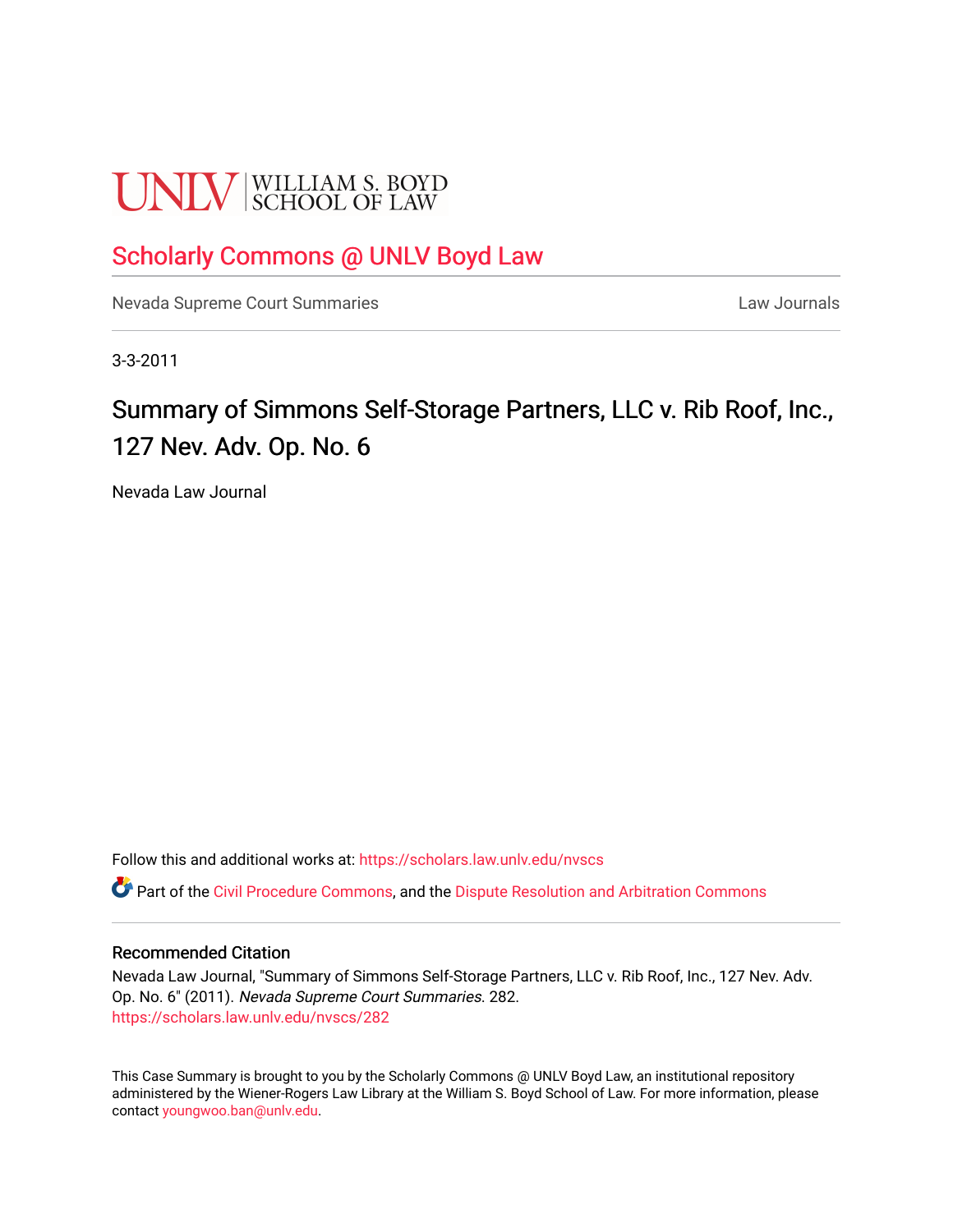#### *Simmons Self-Storage Partners, LLC v. Rib Roof, Inc.*, 127 Nev. Adv. Op. No. 6 (March 3, 2011) CIVIL PROCEDURE AND ADR

#### **Summary**

An appeal from mechanic's lien action where the district court determined the lienable amounts, but failed to order the sale of the properties to satisfy the amount due under the lien.

#### **Disposition/Outcome**

Appeal dismissed because the Court lacked jurisdiction where there was no final judgment entered by the district court.

#### **Factual and Procedural History**

In these two consolidated actions, Rib Roof, Inc. ("Rib Roof") sought to foreclose on mechanic's liens on seven different properties, in addition to bringing claims for negligence and intentional misrepresentation against the appellants Southwest Steel Systems, LLC ("Southwest Steel Systems") and Southwest Steel Erectors, LLC ("Southwest Steel Erectors"). Of the seven properties, the district court released four of the liens upon surety bonds. The district court determined the liens in respect to the Simmons and Montecito properties were valid; however, the district court failed to allow for the sale of these properties or to otherwise address Rib Roof's request to foreclose on these properties. The district court dismissed the claim concerning the Peccole Mini Storage project by stipulation and order against all parties, except Southwest Steel entities. The district court's judgment did not address the claims against the Southwest Steel entities concerning the Peccole project.

#### **Discussion**

In determining whether the district court's decision was ripe for appeal, the Court looked to NRS 108.239. The Court reasoned that a judgment is not final until the district court determines the amount of the lien and orders the sale of the property because NRS  $108.239(10)^1$  $108.239(10)^1$ "anticipates that the final, appealable judgment will include language allowing the property to be sold; the prevailing party may then enforce the judgment by having the property sold." The Court concluded that in a mechanic's lien enforcement action, the district court does not reach a final judgment until it determines the lienable amount, in addition to determining whether the property's sale is to proceed. Thus, the district court's decision concerning the Simmons and Montecito properties did not receive a final judgment because the district court did not order that the properties be sold to satisfy the lien. The Court dismissed the appeal for lack of jurisdiction.

<span id="page-1-0"></span><sup>&</sup>lt;sup>1</sup> NRS 108.239(10) states: "On asserting the whole amount of the liens with which the property is justly chargeable, as provided in NRS 108.221 to 10.246, inclusive, the court shall cause the property to be sold in satisfaction of all liens and the costs of sale, including all amounts awarded to all lien claimants pursuant to NRS 108.237, and any party in whose favor judgment maybe rendered may cause the property to be sold within the time in the manner provided for sales on execution, issued out of any district court, for the sale of real property.